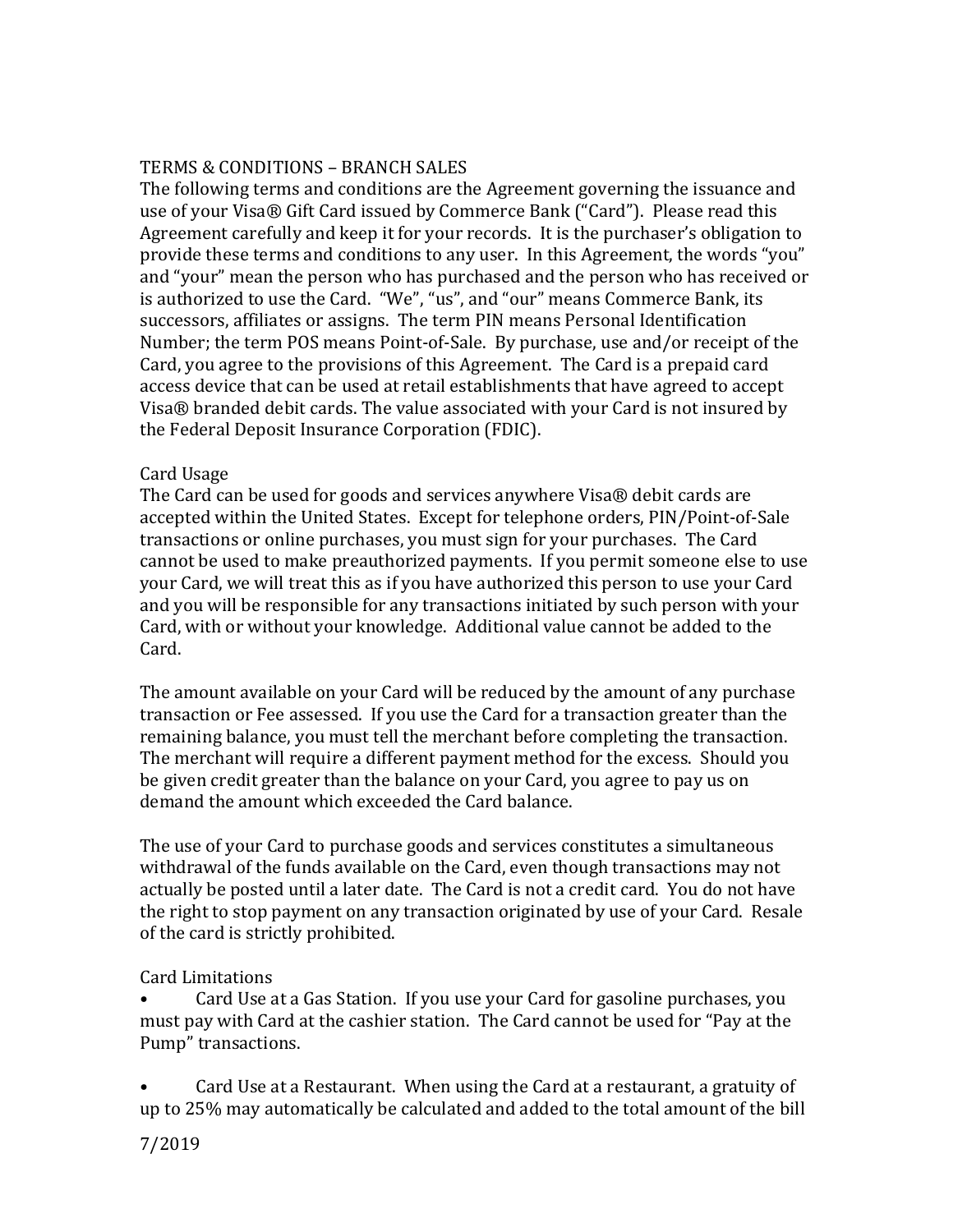at the time of authorization through the Credit Card terminal. This is to ensure that you have funds available to cover the total bill plus tip. Your Card will not be charged the calculated tip should you choose to pay a different tip amount or pay the tip in cash. To avoid any problems at the time of authorization, make sure the total amount of the bill, excluding any tip, does not exceed 70% of the existing balance on your Card.

• Online Gambling. We reserve the right to deny authorization requests from online gambling merchants, whether or not online gambling is illegal in the state in which you use your Card. You agree that you will not use your Card for any illegal purpose.

• You may not obtain cash from your gift card using your PIN at an ATM or Point-of-Sale terminal.

### U.S. Transactions Only

Your Card may only be used within the United States and should not be given to anyone to use outside of the United States. Any attempt to use the Card outside of the United States may result in a declined transaction. However, in the unlikely event of a purchase is made in currencies other than U.S. Dollars, the transaction will be converted to U.S. Dollars under regulations established by Visa International. Conversion will be at a rate selected by Visa and the conversion rate may be different from the rate in effect at the time of transaction. You agree that the converted amount shall be deducted from the Card balance.

### Card Registration

Please sign your Card immediately. Register as the recipient of the Card on-line at www.commercebank.com/checkmygiftcard or by calling 1-866-271-7780. It is recommended that you call to register as the recipient of your Card. You will not be able to do a mail order, telephone order or online purchases without registering your Card. To claim the funds, you must be the registered owner of the Card.

If you do not register, you may not be able to establish that you are the owner of a Card that has been lost or stolen.

# Card PIN

You may create a PIN when you register your Card. You will be prompted to selfselect a 4-digit PIN via the website or phone. You may use your PIN for PIN/POS transactions. You should not disclose your PIN to anyone. If the security or confidentiality of your PIN is compromised, you should notify Commerce at once. The PIN is for your use and protection. You agree to: (a) not disclose the PIN or otherwise make it available to anyone else; (b) be liable for the PIN and for its authorized use and for its unauthorized use as described in this Agreement. Unless you notify us as provided in this Agreement, you acknowledge that we are entitled to rely on the use of your PIN as your authorization for any Transaction using the Card and PIN. We reserve the right to implement additional security procedures,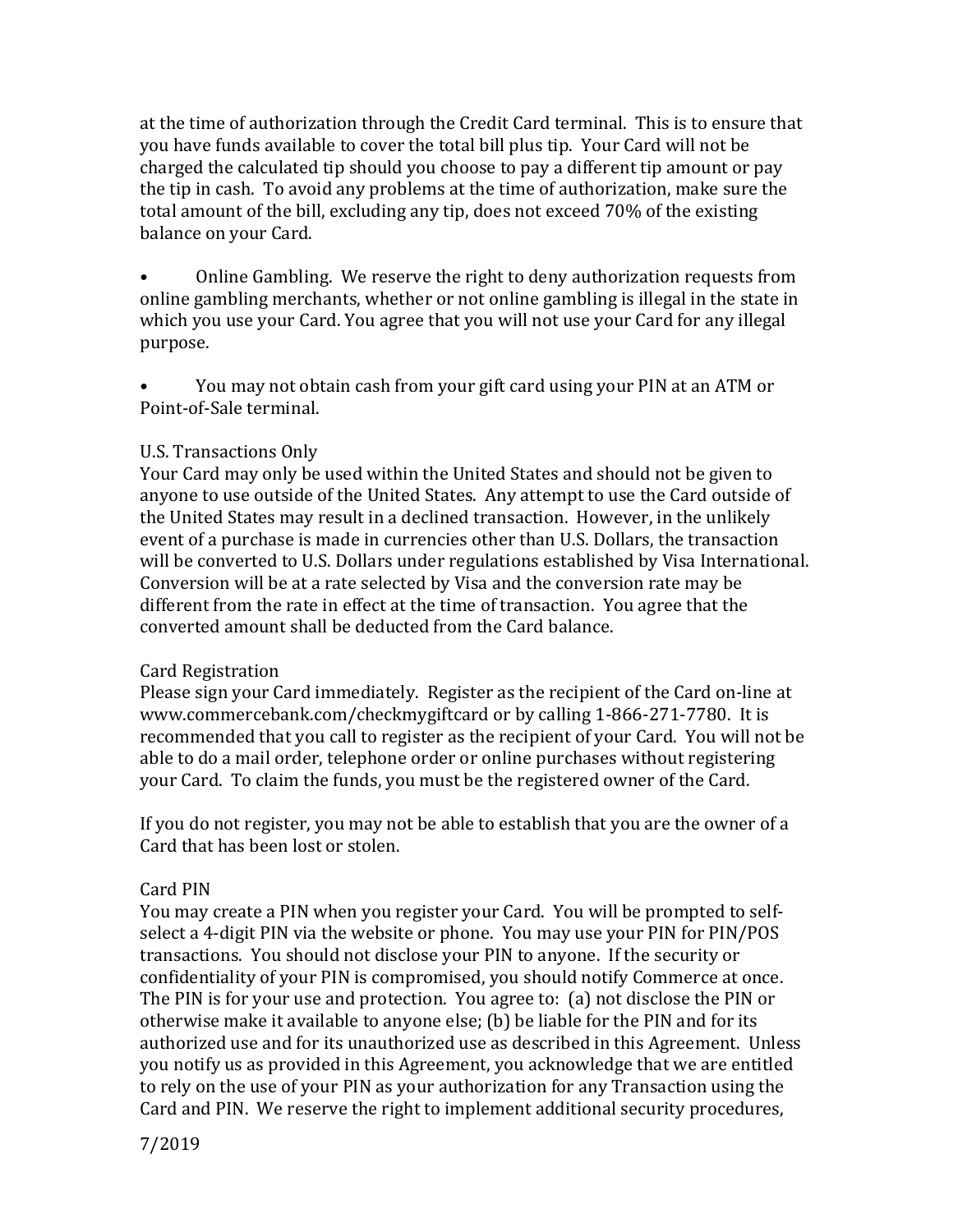such as limiting the frequency and dollar amount of transactions from your Card for security reasons. A PIN may not be needed in order to purchase goods or services at merchant locations that accept Visa® debit cards.

### Card Activation

Call or go Online to activate your card and choose your PIN at 1-866-271-7780 or [www.commercebank.com/checkmygiftcard.](http://www.commercebank.com/checkmygiftcard) We encourage you to use your Card immediately. The Card is like cash in that it may be used wherever accepted without identification. You are strongly discouraged from sending an activated Card in the U.S. mail, if you have not registered your Card.

## Balance Inquiry

You can check the balance of your Card at any time on-line at www.commercebank.com/checkmygiftcard or by calling 1-866-271-7780.

You agree that the Card balance shown on our records will determine the balance on the Card. You are responsible for keeping track of the available balance on your Card. Merchants may not be able to determine the available balance on your Card, so always know the exact balance before making a purchase.

## Card Inactivity

Your Card will be considered inactive if there is no activity on the Card (purchases or declines) for twelve (12) consecutive months after the Card Activation Date or anytime thereafter. An Inactivity Fee will be assessed each month after twelve (12) consecutive months of inactivity. We will continue to charge an Inactivity Fee until you resume use or your Card reaches a zero balance or the funds expire (see Expiration Date below). If you resume use of your Card, we will cease charging the Inactivity Fee the following month.

### Expiration Date

Unless your Card has already reached a zero balance due to use or Fee assessment, the funds on your Card expire as of the last day of the month and year that is embossed on the front of the Card, which shall be no earlier than 5 years from the date of purchase. Thus, if you are the recipient of the Card, you may have less than 5 years to use the Card depending on the date received.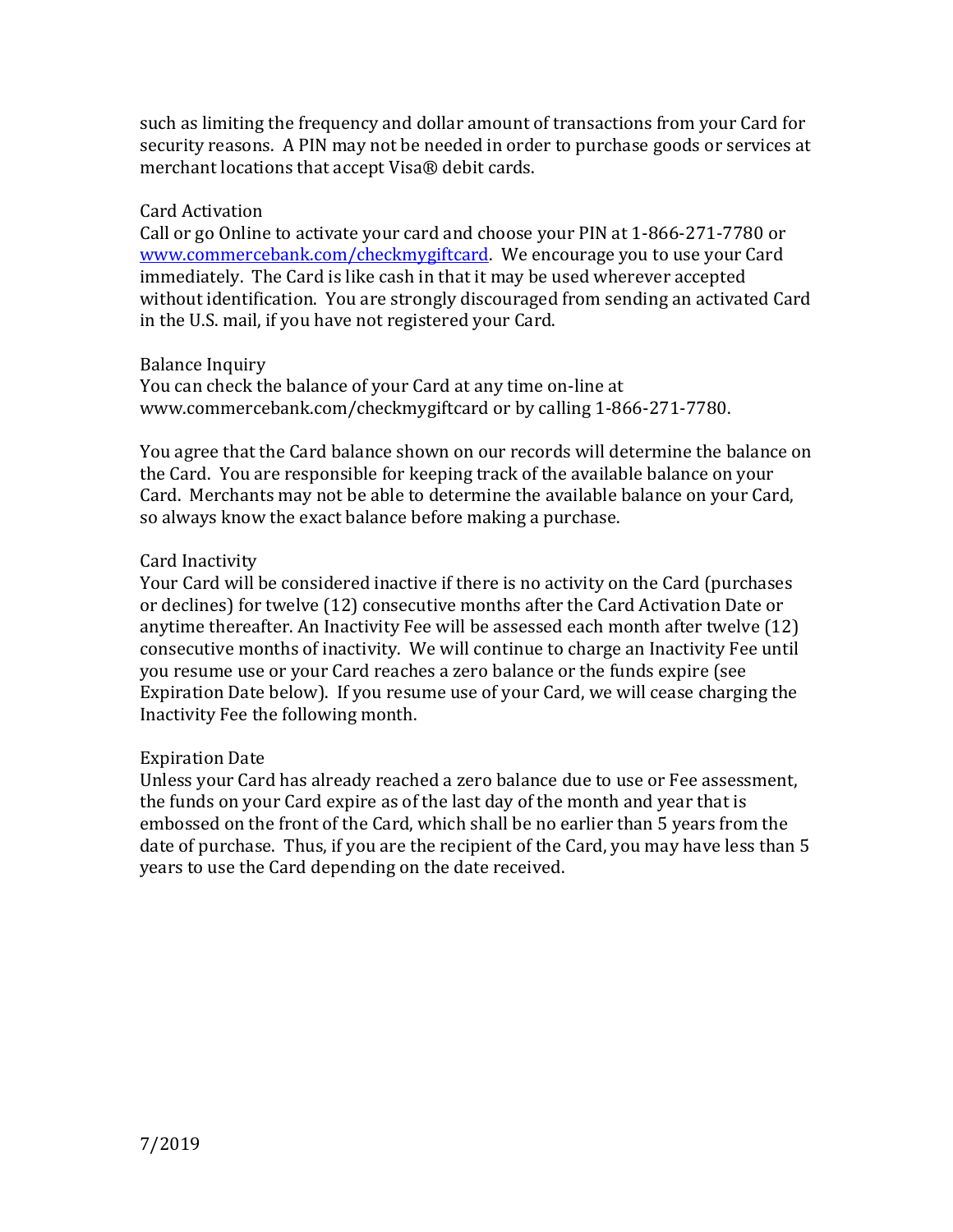Fees

The following fees may be assessed and deducted from the Card balance:

Schedule of Fees

| Amount charged<br>Fee Type    |                                             |                        |
|-------------------------------|---------------------------------------------|------------------------|
| Inactivity Fee                | \$5.00 per month / 12 months of no activity |                        |
| Lost/Stolen Card Reissue Fee  |                                             | \$10.00 per occurrence |
| Lost/Stolen Card Cash-Out Fee |                                             | \$15.00                |

Telephone Number and Address To Be Notified in Event Of A Lost Or Stolen Card Or Unauthorized Transaction

You should tell us AT ONCE if your Card has been lost or stolen. If you believe your Card has been lost or stolen, or that someone unauthorized has used or may use your Card, call us immediately at 1-866-271-7780 or write to us at Commerce Bank Attn: Dispute Processing P.O. Box 411036 Kansas City, MO 64141-1036. Telephoning is the best way of keeping your possible losses down. If your Card is lost or stolen you may request a replacement card or request that the funds be issued to you by check or otherwise. If a replacement card is requested, you will be assessed a Reissue Fee. If you request that the card be cashed-out, you will be assessed a Cash-Out Fee. You must provide us with the Card number, information that confirms you are the owner of the Card and provide us with a valid street address (no PO Box numbers). Please allow 5 – 7 business days to receive your replacement card and up to thirty (30) days to receive your cash-out. You are encouraged to register as soon as you receive the Card.

Liability For A Lost Or Stolen Card Or Unauthorized Use You will not be liable for any losses if you immediately notify us of the loss, theft or unauthorized use of your Card and if you:

• Signed and Registered your Card.

• Inform us of the number of your Card and the approximate date of its last authorized use.

• Report all facts of the loss or theft to us and cooperate in our investigation.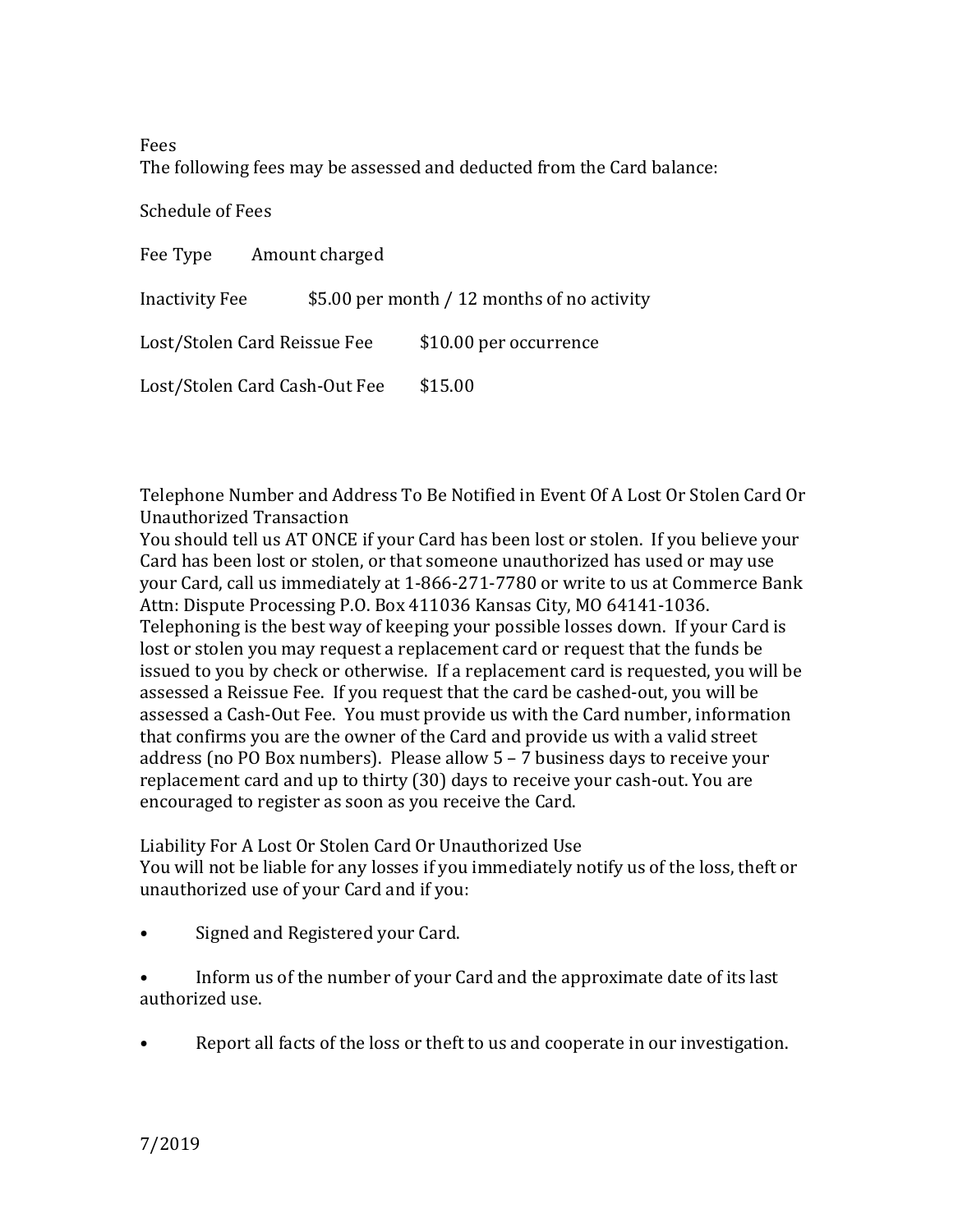Our liability is limited to reimbursing you for the amount of your loss up to the face amount of any unauthorized transaction. We are not liable for any special, indirect or consequential damages.

## Error Resolution Procedures

In case of errors or questions about transactions arising from the use of your Card or if you think your receipt is wrong or if you need more information about a transfer listed on the receipt: Call us immediately at 1-866-271-7780 or write to us at Commerce Bank Attn: Dispute Processing P.O. Box 411036 Kansas City, MO 64141-1036. If you tell us orally, we may require that you send your complaint or question in writing within 10 business days. We must hear from you no later than 60 days after the date of the transaction in question and you must provide the following information:

• Your name, Card number and Social Security number.

• A description of the error or the transfer you are unsure about and explanation of why you believe it is an error or why you need more information.

• The dollar amount of the suspected error.

Generally, we will tell you the results of our investigation within 10 business days after we hear from you and we will correct any error promptly. In some instances, it may take up to 45 calendar days to investigate your complaint or question. If an error involves a transaction that was either initiated outside the United States or involves a transaction resulting from a Point-of-Sale debit transaction, the applicable time period for investigation shall be 90 calendar days. In no event, will we be liable for an amount greater than the value of the Card. We are not liable for any special, indirect or consequential damages. We will tell you the results after completing our investigation.

If there is a problem or dispute with a purchase of goods or services, you must address it directly with the merchant involved. Refunds and returns are subject to the merchant's policies or applicable laws.

Failure to Complete Transaction

We will not be liable if:

- You do not have sufficient value remaining on the Card to complete a transaction.
- The terminal or system was not working properly.

• Circumstances beyond our control (such as fire or flood) prevent the transaction, despite reasonable precautions we have taken.